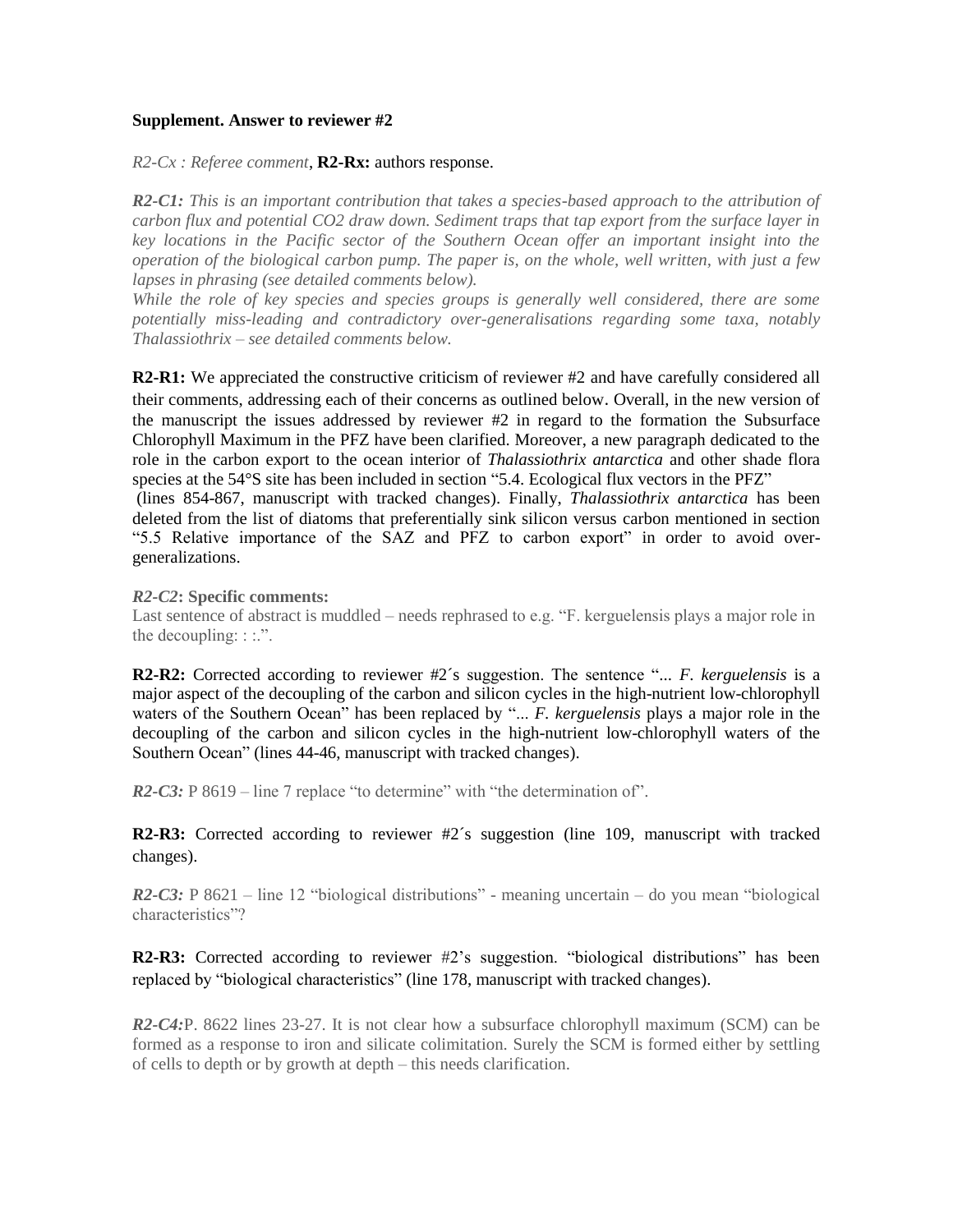**R2-R4:** Corrected according to reviewer #2's suggestion. The explanation of the possible causes of the formation of the SCM in the PFZ south of Tasmania has been extended and clarified in the new version of the manuscript. Now it reads as: "Finally, it is worthy to note a feature present in the PFZ but not in the SAZ: a subsurface chlorophyll maximum (SCM) dominated by large diatom species (Kopczynska et al., 2001) has been consistently reported during summer in the PFZ within or beneath the seasonal pycnocline. The formation and maintenance of this SCM is most likely due to the settling of phytoplankton cells as a response to iron and silicate colimitation in the mixed layer during summer (Popp et al., 1999; Parslow et al., 2001)." (lines 215-221, manuscript with tracked changes)

*R2-C5:* P. 8626 line 19 – replace "at" with "to".

**R2-R5:** Corrected according to reviewer #2's suggestion (line 332, manuscript with tracked changes).

 $R2-C6$ : P. 8633 – line  $17$  – insert "the" before "relative".

**R2-R6:** Corrected according to reviewer #2's suggestion (line 531, manuscript with tracked changes).

*R2-C7:* P. 8633 – line 25 replace "distributions" with "characteristics".

**R2-R7:** Corrected according to reviewer #2's suggestion. The word "distributions" has been replaced by "characteristics" (line 541, manuscript with tracked changes).

## *R2-C8:***Discussion:**

p. 8636 – line 5; the authors state that Chaetoceros resting spores are indicators of coastal environments. – Yes – but not exclusively – see for example the recent account of massive flux of Chaetoceros resting spores in the oceanic North Atlantic (Rynearson, T.A. 2013 "Major contribution of diatom resting spores to vertical flux in the sub-polar North Atlantic" Deep-Sea Research I, 82, 60-71). This study should be referred to here, and the possibility of oceanic resting spore formation acknowledged.

**R2-R8:** In order to fulfil reviewer #1's recommendations (see **R1-R17**), section "5.2. Latitudinal diatom species distribution" has been reduced to the ecologically most significant species. The paragraph dedicated to the possible origin of *Chaetoceros* resting spores was quite long and not essential in the discussion. Therefore, this part of the discussion has been deleted in the new version of the manuscript. Nonetheless, we acknowledge reviewer #2's comment on the possible origin of *Chaetoceros* resting spores and the reference of Rynearson et al. (2013) will be cited in a future paper that will compare the diatom assemblages captured by the sediment traps (shallow and deep traps) and the ones registered in the surface sediments.

*R2-C9:*P. 8641 – line 11: replace "any" with "one".

**R2-R9:** Corrected according to reviewer #2' suggestion (line 697, manuscript with tracked changes).